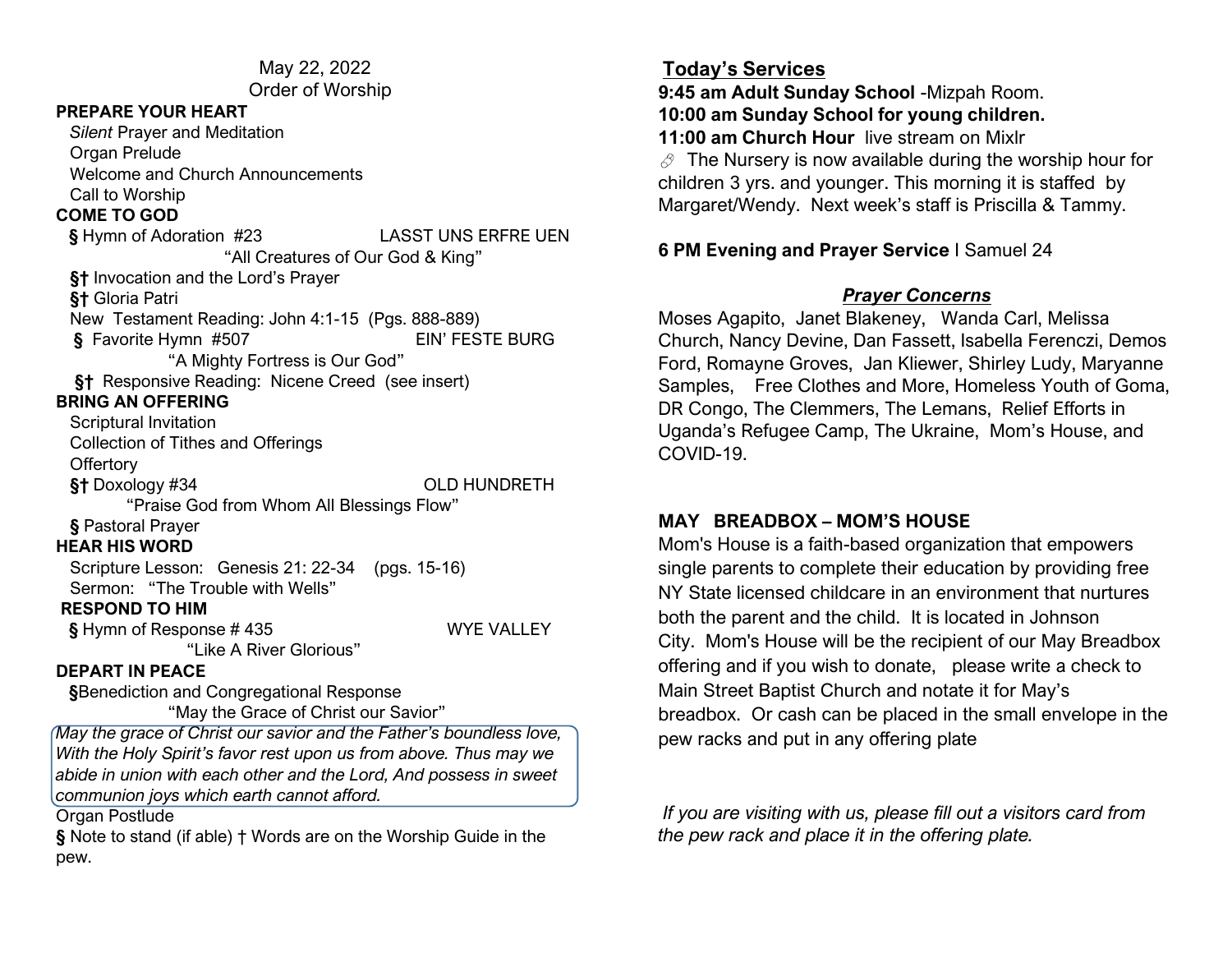## **Upcoming Events**

May 24 - Tuesday Morning Bible Study 10 AM May 26 – Thursday Evening Bible Study on Heaven 7 PM. \*See Jeannette Farr if interested. There is a book to purchase.\* May 30 – Memorial Day

 A Pampered Chef Fundraiser will be held during the month of May to benefit Free Clothes and More. See the bulletin in the coat room or Wendy Leathers for more information.

⛺ Camper-ships are available for anyone interested in attending Christian Youth Camp this summer. For more information you may contact Margaret Fassett.

#### **Coming Soon**

 $\mathscr S$  June 5-10 AM Pastor Beattie will be teaching a Sunday School Class on Church History in the old youth room.

#### **Main Street Baptist Church**

Pastor Luke Beattie William Lawson – Organist Office Hours: Tuesday -Friday 8:30 -12:30 PM Phone # 607-723-0031 Website: [www.mainstreetbaptist.net](http://www.mainstreetbaptist.net/) Church Email: [MSBaptistChurch@outlook.com](mailto:MSBaptistChurch@outlook.com) Pastor Luke Beattie's email: [MSBCPastor@outlook.com](mailto:MSBCPastor@outlook.com)

\*\*\*To listen to recorded sermons\*\*\* Go to [www.mainstreetbaptist.net](http://www.mainstreetbaptist.net/) Select the tab that says **Archived Sermons** Then choose the sermon you would like to listen to!

# Main Street Baptist Church

117 Main Street Binghamton, NY 13905

May 22, 2022



"*Abraham planted a tamarisk tree in Beersheba and called there on the name of the LORD, the Everlasting God."* - Genesis 21:33